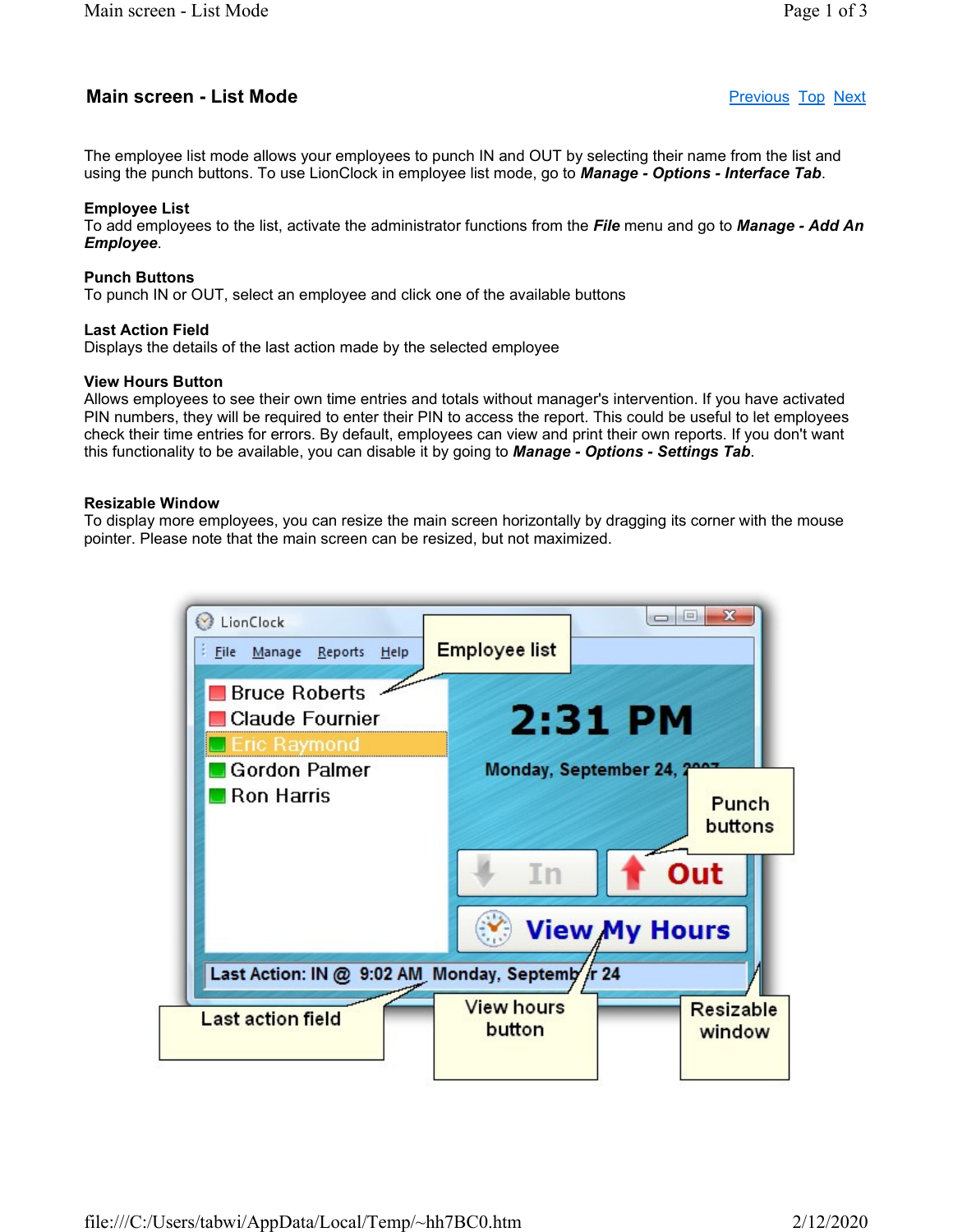# Main screen - Keypad Mode **Previous Top Next** Previous Top Next

The keypad mode allows your employees to punch IN and OUT by entering their badge number. In this mode, no employee list is displayed. To use LionClock in keypad mode, go to **Manage - Options - Interface Tab**.

#### Badge Number Field

Your employees can punch IN and OUT by entering their badge number into this field or by using the numeric keys on the keyboard. Badge numbers are unique (two employees cannot have the same badge number) and should not be confused with PIN numbers. To change a badge number assigned to an employee, go to Manage -Modify Employee Info.

## Numeric Keypad

Your employees can enter their badge number by using the numeric keypad on the screen or the keyboard. If you have a barcode or magnetic card reader, you can create employee cards with their respective badge numbers. To create such cards, you need to encode the employee's badge number in form of a barcode or data on a magnetic card. If you feel uncomfortable doing this on your own, we offer inexpensive plastic card printing services on our web site.

To use a barcode or magnetic card reader, make sure it is plugged in and properly configured. The reader will not work in Employee List mode. Only Keypad mode supports barcode or magnetic card readers.

## Last Action Field

Displays the details of the last action made by the selected employee



# **Keyboard shortcuts Previous Top Next Accord Shortcuts** Previous Top Next